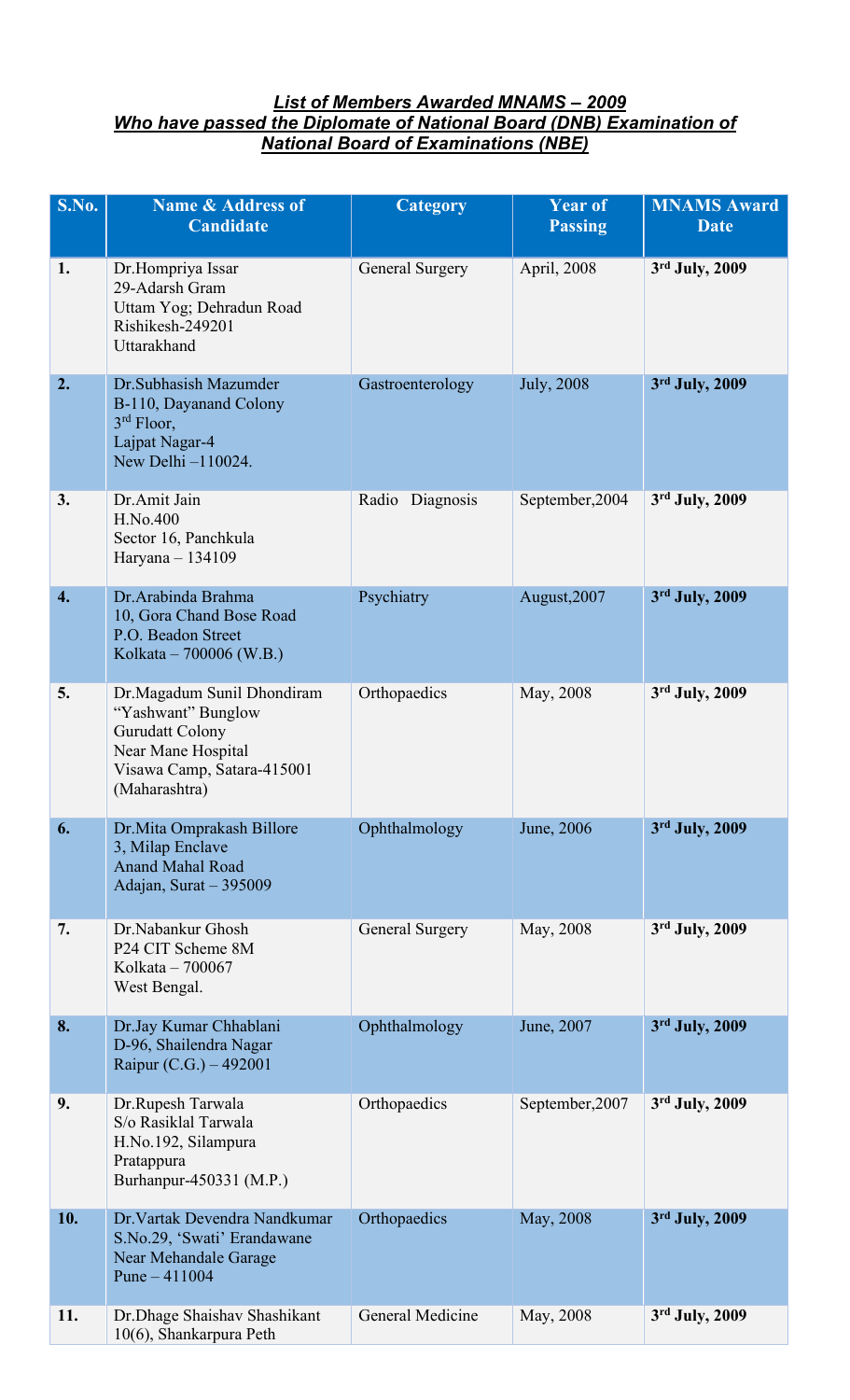|     | Junnar, Tal-Junnar<br>Dist-Pune-410502 (M.S.)                                                                                                                                                                        |                                      |                 |                |
|-----|----------------------------------------------------------------------------------------------------------------------------------------------------------------------------------------------------------------------|--------------------------------------|-----------------|----------------|
| 12. | Dr. Manohar Mugdha Vijay<br>29, Swati, Erandawane<br>Pune $-411004$                                                                                                                                                  | <b>Obstetrics And</b><br>Gynaecology | May, 2008       | 3rd July, 2009 |
| 13. | Dr.Sankappa P.Sinhasan<br>Associate Professor,<br>Dept. of Pathology,<br>Indira Gandhi Medical College<br>and Research Institute<br>(IGMC & RI), Government of<br>Puducherry Institutions,<br>Puducherry $-605009$ . | Pathology                            | April, 2006     | 3rd July, 2009 |
| 14. | Dr. Vivek Singh<br>127 C Pocket A<br>Dilshad Garden<br>New Delhi.                                                                                                                                                    | Radiodiagnosis                       | November, 2007  | 3rd July, 2009 |
| 15. | Dr.K.Kamalanathan<br>No.7, Viswanathapuram<br><b>Thudiyalur Post</b><br>Coimbatore – $641034$ (T.N.)                                                                                                                 | Orthopaedic Surgery                  | October, 2005   | 3rd July, 2009 |
| 16. | Dr.Manikandan S.<br>15B/4G, Pioneer Colony<br>Railway Feeder Road<br>Tirumangalam-625706<br>Madurai.                                                                                                                 | Pharmacology                         | April, 2008     | 3rd July, 2009 |
| 17. | Dr.Reshma V.M.<br>Sree Gokul, Thiruvangad<br>Tellicherry,<br>Kannur(Dt.)-670103<br>Kerala.                                                                                                                           | Obstetrics and<br>Gynaecology        | September, 2006 | 3rd July, 2009 |
| 18. | Dr.Subhendu Sarkar<br>72/1 Bagbazar Street<br>Amrita Co-op Hsg. Society Ltd.<br>$Block - C$ , Flat No.5<br>Kolkata - 700003                                                                                          | Anaesthesiology                      | May, 2008       | 3rd July, 2009 |
| 19. | Dr.Divya Jayaraj<br>35-D, Bharani Nagar<br>Mohanur Road<br>Namakkal - 637001 (T.N.)                                                                                                                                  | Obstetrics &<br>Gynaecology          | April, 2006     | 3rd July, 2009 |
| 20. | Dr.Gaikwad<br>Sheetal<br>Dnyaneshwar<br>Krishnapadam<br>Lal Bahadur Shastri Road<br>Ponekara Elamakkara P.O.<br>Kochi, Kerala - 682026                                                                               | Physiology                           | August, 2007    | 3rd July, 2009 |
| 21. | Dr.Murary K.S.<br>Karakkad Illam<br>Kudamaloor (P.O.)<br>Kottayam, Kerala                                                                                                                                            | Paediatrics                          | June, 1999      | 3rd July, 2009 |
| 22. | Dr.Admuthe Sachin Sudhir<br>F-4, Shankar Nagari<br>Near Vanaz Factory Paud Road<br>Kothrud, Pune-411038                                                                                                              | Paediatrics                          | November, 2007  | 3rd July, 2009 |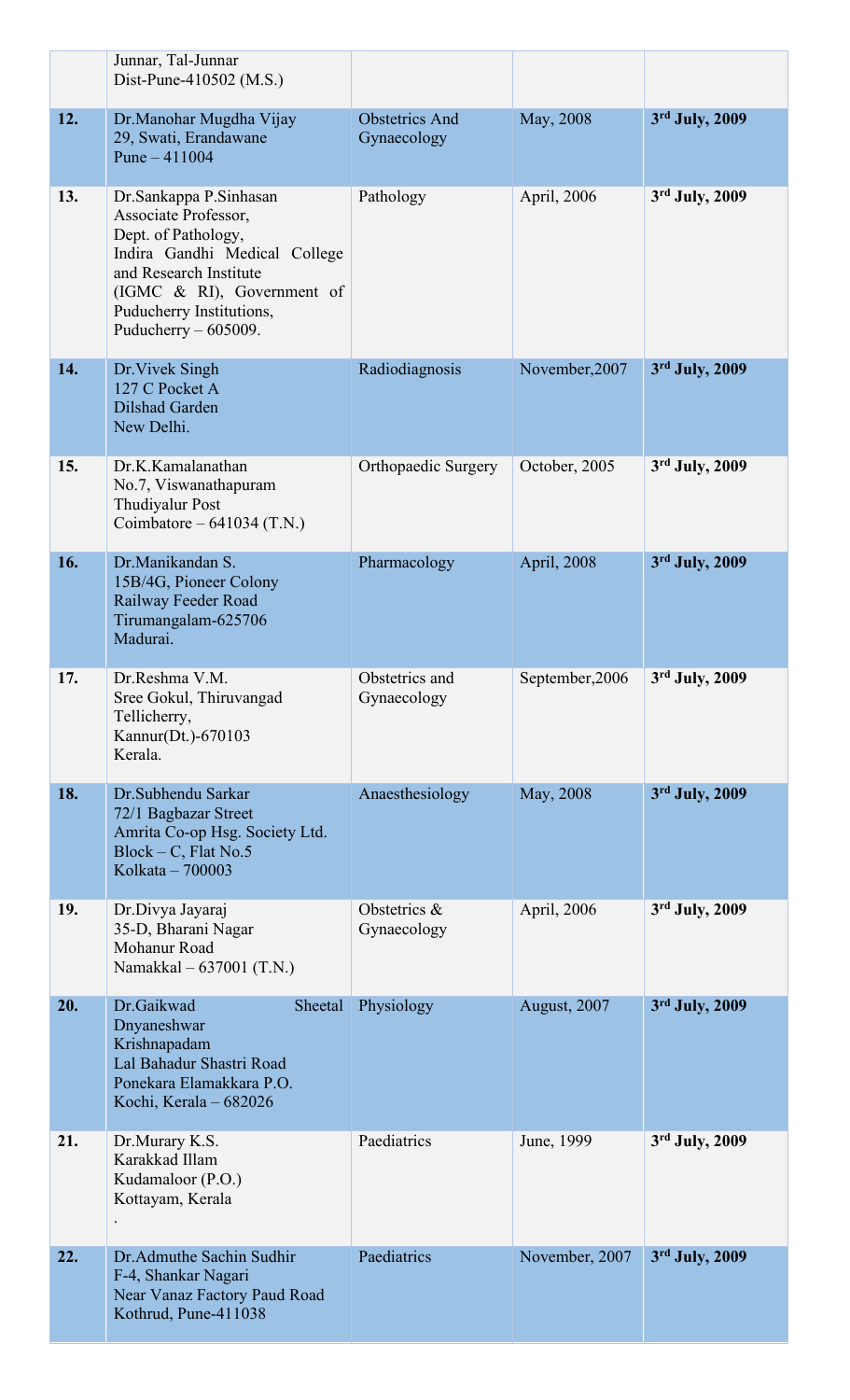| 23. | Dr.Bimal Kumar Singh<br>156/2, Basant Road<br><b>Basant Lane Railway Colony</b><br>Paharganj<br>New Delhi - 110055.                                                                                  | General Medicine        | May, 2008       | 3rd July, 2009   |
|-----|------------------------------------------------------------------------------------------------------------------------------------------------------------------------------------------------------|-------------------------|-----------------|------------------|
| 24. | Dr.Bishwa Nath Tiwary<br>$242 - B - 2$ ,<br>Railway Officer's Colony,<br>P.K.Road, New Delhi-110001                                                                                                  | <b>General Surgery</b>  | May, 2008       | 3rd July, 2009   |
| 25. | Dr.Ashok Jadon<br>63, Duplex<br>Vijaya Heritage Phase VIth<br>Ulyan, Kadma<br>Jamshedpur $-831005$ .                                                                                                 | Anaesthesiology         | May, 1993       | 3rd July, 2009   |
| 26. | Dr.Yagnik<br>Hetalkumar<br>Rajendraprasad<br>Rishabh Eyecare Hospital<br>U-42-44, Silver Point Complex<br>Opp. Vidhya Bharti School<br><b>Bhatar Road</b><br>Near Bhatar Char Rasta<br>Surat-395017. | Ophthalmology           | May, 2008       | 3rd July, 2009   |
| 27. | Dr.Faldesai<br>Vishwajit<br>Vishwanath<br>'Pratibimb', 3/5365<br>Las Palmas Housing Estate,<br>Near Trimurti Hospital, Gogol,<br>Margao, Goa-403602.                                                 | Orthopaedic Surgery     | May, 1998       | 3rd July, 2009   |
| 28. | Dr.Banashree Mandal<br>IInd Floor, H.No.177<br>D Block, Saket.<br>New Delhi - 110017.                                                                                                                | Anaesthesiology         | May, 2007       | 3rd July, 2009   |
| 29. | Dr Kumudha Raavi Munirathnam<br>No.11, Pragati Apartments<br>A-Block, A4A, IInd Floor<br>Lock Road,<br><b>Kottur Gardens</b><br>Chennai - 600 085                                                    | <b>General Medicine</b> | September, 2006 | 3rd July, 2009   |
| 30. | Dr.Jyothi Visalakshy S.<br>B-404, 'Kailas'<br>Kanchanjunga Apartments<br>Palarivattom<br>Cochin $-682025$                                                                                            | <b>General Medicine</b> | May, 2008       | 3rd July, 2009   |
| 31. | Dr. Shaikh Aftab Shah Hussain<br>4, Ground Floor<br>'Panchsheel' Building,<br>Sir J.J. Group of Hospitals<br>Campus,<br>Byculla $(E)$ , Mumbai $-400008$ .                                           | General Surgery         | May, 2007       | 3rd July, 2009   |
| 32. | Dr.Charanjit Lal<br>House No.304<br>Phase $-3B1$<br>Mohali, Punjab - 160059                                                                                                                          | <b>General Medicine</b> | April, 2006     | 3rd July, 2009   |
| 33. | Dr.Sahu Bikash<br>House No.-1409-C-G4<br>Chamunda Enclave<br>Bondir Santa-Cruz                                                                                                                       | Anaesthesiology         | October, 2005   | $3rd$ July, 2009 |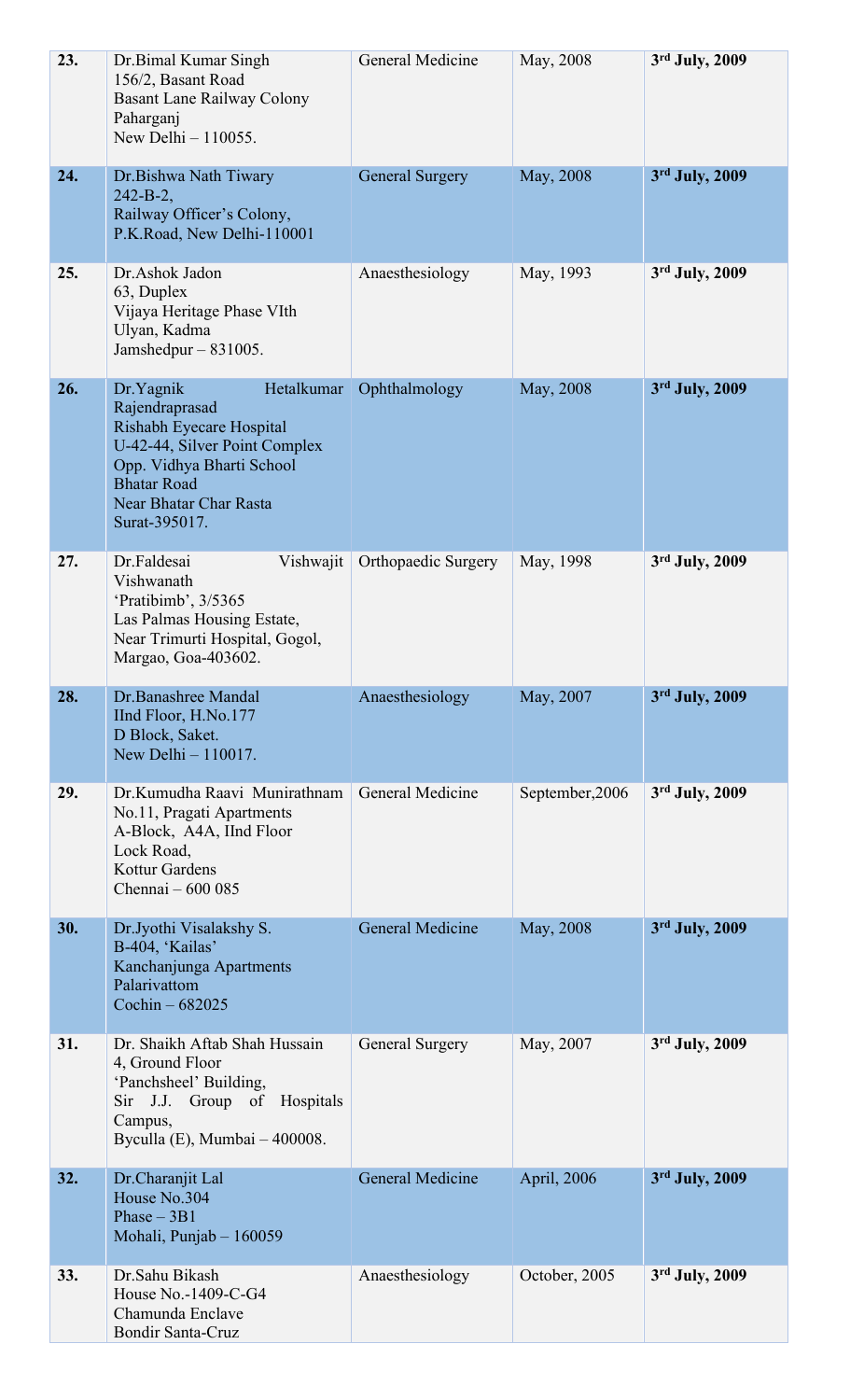|     | $Goa - 403005$                                                                                                                                                                              |                             |                 |                  |
|-----|---------------------------------------------------------------------------------------------------------------------------------------------------------------------------------------------|-----------------------------|-----------------|------------------|
| 34. | Dr.Puneet Batra<br>D-42, Kalkaji<br>New Delhi - 110019                                                                                                                                      | Orthodontics                | January, 2003   | 3rd July, 2009   |
| 35. | Dr.Ritu Aggarwal<br>House No.3059<br>Sector 19-D<br>Chandigarh.                                                                                                                             | Pathology                   | April, 2000     | 3rd July, 2009   |
| 36. | Dr. Gaurav Gupta<br>S-5/48, J-5, Tagore Colony<br><b>Orderly Bazar</b><br>Varanasi-221002                                                                                                   | Orthopaedics                | May, 2008       | 3rd July, 2009   |
| 37. | Dr. Pankaj Sharma<br>E-139, Ashok Vihar<br>Phase-I<br>Delhi - 110052.                                                                                                                       | Ophthalmology               | March, 2003     | 3rd July, 2009   |
| 38. | Dr.Sarmishtha Basu<br>Q.No.B-14, Bhopal Memorial<br>Hospital Campus & Research<br>Centre, Raisen Bye Pass Road<br>Bhopal - 462038.                                                          | Otorhinolaryngology         | September, 2004 | 3rd July, 2009   |
| 39. | Dr. Ajaykumar Vasantrao<br>Lanjewar<br>AS-2, Indranil C.H.S.<br>Darda Marg, Rahate Colony<br>Nagpur - 440022.                                                                               | <b>Respiratory Diseases</b> | November, 1998  | 3rd July, 2009   |
| 40. | Dr. Anzar S.<br>TC-12/1222<br>Law College Junction<br>Vikas Bhavan P.O.<br>Thiruvananthapuram<br>Kerala – $695033$ .                                                                        | Anaesthesiology             | May, 2007       | 3rd July, 2009   |
| 41. | Dr. Santosh Kumar Tiwari<br>Flat No.22<br>Doctor Apartment<br>Vasundhra Enclave<br>Delhi-110096                                                                                             | <b>General Surgery</b>      | August, 2008    | $3rd$ July, 2009 |
| 42. | Dr.Kailesh Pujary<br><b>Associate Professor</b><br>Deptarment of ENT -<br>Head & Neck Surgery,<br>Kasturba Medical College &<br>Hospital, Manipal University<br>Manipal - 576104. Karnataka | Otorhinolaryngology         | October, 2001   | $3rd$ July, 2009 |
| 43. | Dr.Balakrishnan, R.<br>Professor<br>Deptarment of ENT -<br>Head & Neck Surgery,<br>Kasturba Medical College &<br>Hospital, Manipal University<br>Manipal - 576104. Karnataka                | Otorhinolaryngology         | May, 1993       | $3rd$ July, 2009 |
| 44. | Dr.Ravikanth Balaji<br>TC 4/1410-1, Kavu Road<br>Kuravankonam, Kaudiar P.O<br>Trivandrum, Kerala - 695003                                                                                   | Radio-Diagnosis             | August, 2006    | 3rd July, 2009   |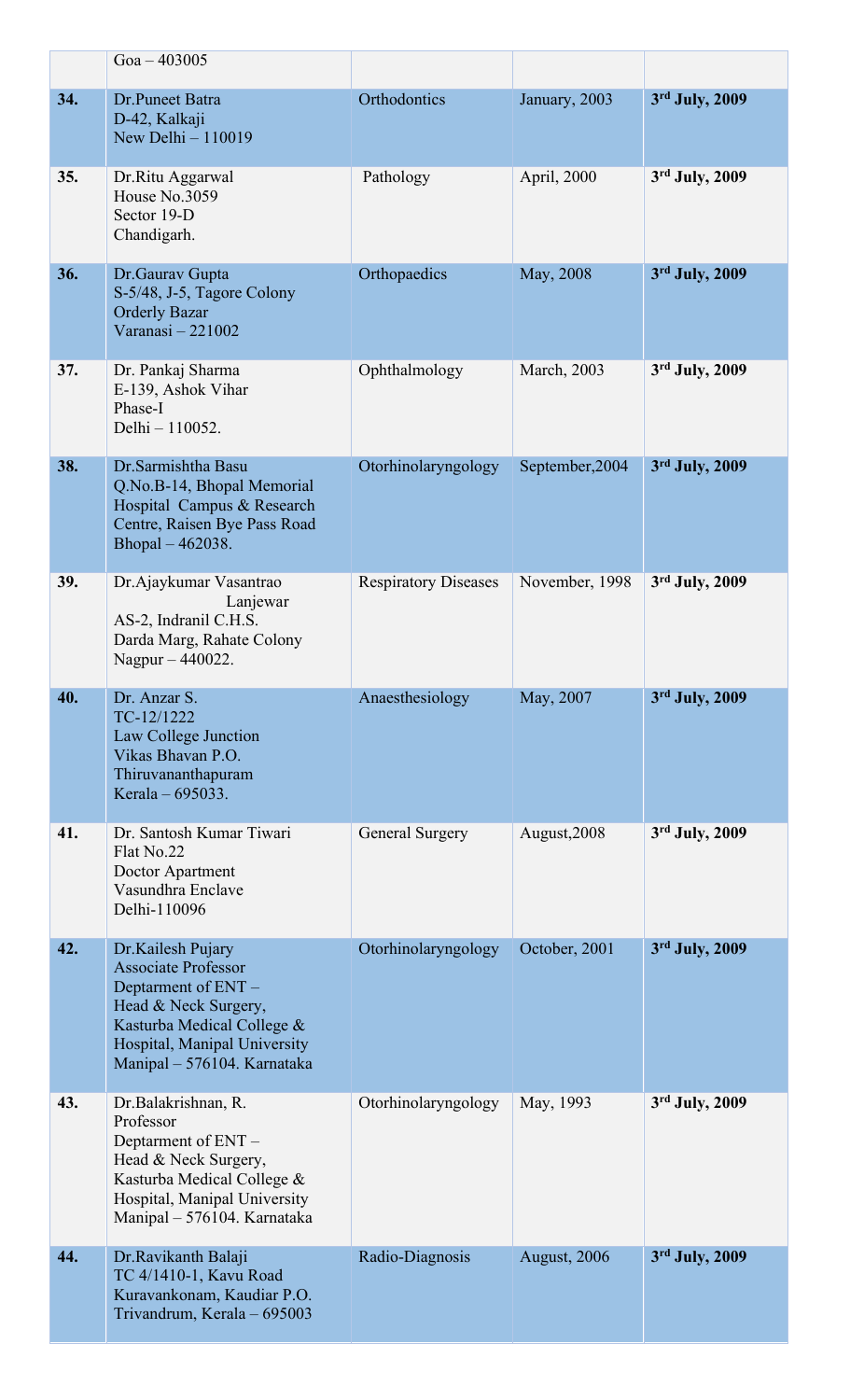| 45. | Dr.Rajashekar Mohan<br>Sivam, 6 <sup>th</sup> Lane<br>Ambelipadam Road<br>Vytilla, Ernakulam-682019<br>Kerala.                 | General Surgery                     | October, 2007                | 3rd July, 2009   |
|-----|--------------------------------------------------------------------------------------------------------------------------------|-------------------------------------|------------------------------|------------------|
| 46. | Dr.Mohd.Atif Khan<br><b>Baitul Amira</b><br>Kabir Colony<br>Anoopshahr Road<br>Aligarh $-202002$ (U.P.)                        | <b>General Surgery</b>              | May, 2002                    | 3rd July, 2009   |
| 47. | Dr.Anushtup De<br>Flat No.705,<br>Onyxe Towers,<br>Sector 21C,<br>Faridabad $-121001$<br>Haryana.                              | General Surgery                     | September, 2006              | 3rd July, 2009   |
| 48. | Dr.Pratima<br>Flat No.-201,<br>R-9, Triambtul<br><b>Yudhishter Marg</b><br>C-Scheme<br>Jaipur – 302001 (Raj.)                  | Ophthalmology                       | 29 <sup>th</sup> March, 2003 | 3rd July, 2009   |
| 49. | Dr.Shalini Mohan<br>Flat No.301<br>Shweta Apartment<br>Pandunagar<br>Kanpur.                                                   | Ophthalmology                       | December, 2007               | 3rd July, 2009   |
| 50. | Dr.Anand Aggarwal<br>1187, Satsang Road,<br>Civil Lines,<br>Ludhiana - 141001 (Punjab)                                         | Ophthalmology                       | December, 2007               | $3rd$ July, 2009 |
| 51. | Dr.Asmita Mahla<br>H.No.4, Canal Colony<br>Hisar, Haryana $-125001$ .                                                          | Obstetrics and<br>Gynaecology       | November, 2008               | $3rd$ July, 2009 |
| 52. | Dr.Anu Anna Paul<br>T.C. 12/340, 17 Pushpanagar<br>Pattom (PO)<br>Trivandrum - 695004, Kerala.                                 | Ophthalmology                       | December, 2007               | 3rd July, 2009   |
| 53. | Dr.Rajesh Khandelwal<br>C/o M/s Omprakash Mukesh<br>Kumar Akar<br>Near Railway Station<br>Manganj Dausa<br>(Rajasthan)-303303. | Genito Urinary<br>Surgery (Urology) | October, 2005                | $3rd$ July, 2009 |
| 54. | Dr. Vrinda G.<br>Haripriya<br>Kalikotta Palace Road<br>Tripunithura PO<br>Ernakulam District<br>Kerala - 682301                | Ophthalmology                       | <b>March</b> , 2003          | 3rd July, 2009   |
| 55. | Dr.Seema Chhabra<br>$B-4$ , 150/1<br>Safdarjung Enclave<br>New Delhi - 110029.                                                 | Pathology                           | October, 2007                | 3rd July, 2009   |
| 56. | Dr.Deepika Aggarwal<br>A-5/20, Krishna Nagar<br><b>Lal Quarter</b>                                                             | Otorhinolaryngology May, 2008       |                              | 3rd July, 2009   |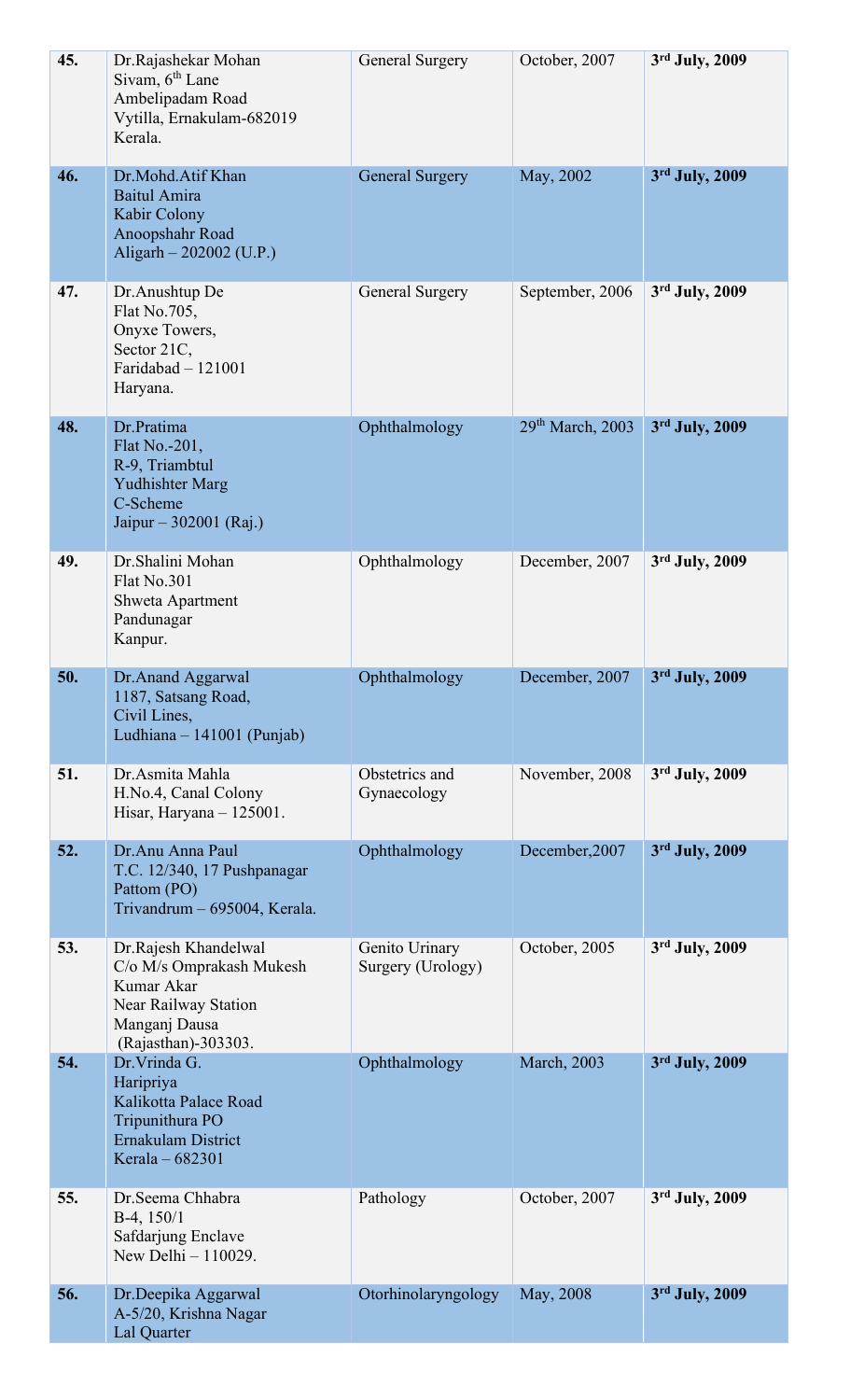|     | Delhi $-51$ .                                                                                                                                                              |                               |                |                  |
|-----|----------------------------------------------------------------------------------------------------------------------------------------------------------------------------|-------------------------------|----------------|------------------|
| 57. | Dr.Zende Abhijit Surendra<br><b>Consultant Orthopaedic Surgeon</b><br>Dr.Zende Accident Hospital<br><b>Station Road</b><br>Dhule $-424001$ (M.S.)                          | Orthopaedics                  | October, 2008  | 3rd July, 2009   |
| 58. | Dr.Rajani M.<br><b>Mavila House</b><br>(PO) Vellur<br>(PO)(VIA) Payyanur<br>Kannur, Kerala State.                                                                          | <b>Respiratory Diseases</b>   | May, 2006      | 3rd July, 2009   |
| 59. | Dr. Alkesh Kumar Khurana<br>House No.577, Sector 6<br>Panchkula - 134109<br>Haryana.                                                                                       | <b>Respiratory Diseases</b>   | May, 2008      | 3rd July, 2009   |
| 60. | Dr. Ajay Kumar Verma<br>C/o Mr. Vigyan Ram Mishra<br>$53A/12$ ,<br>Belvedere Press Compound,<br>Motilal Nehru Road<br>Near Allahabad University<br>Allahabad -211002(U.P.) | Orthopaedics                  | October, 2008  | 3rd July, 2009   |
| 61. | Dr.Sulatha Bangera K.<br>No.98/1031<br>T.H.Road, Kaladipet<br>Chennai - 19.                                                                                                | Obstetrics and<br>Gynaecology | October, 2008  | 3rd July, 2009   |
| 62. | Dr.Anita Gupta<br>$C/O$ G.S. Gupta<br>House No.990, Sector 22B<br>Gurgaon - 122015<br>Haryana.                                                                             | Obstetrics &<br>Gynaecology   | December, 1999 | 3rd July, 2009   |
| 63. | Dr.Rohit Sharma<br>H.No.-3687<br>Sector $-46C$<br>Chandigarh-160047                                                                                                        | Orthopaedic Surgery           | October, 2005  | 3rd July, 2009   |
| 64. | Dr. Shivalik Kapoor<br>B1/4A, J.K.Hospital<br>Janak Puri<br>New Delhi $-58$ .                                                                                              | Orthopaedics                  | May, 2008      | 3rd July, 2009   |
| 65. | Dr. Shivani Singh<br>B1/4A, J.K.Hospital<br>Janak Puri<br>New Delhi $-58$ .                                                                                                | Obstetrics &<br>Gynaecology   | April, 2006    | $3rd$ July, 2009 |
| 66. | Dr.Pooja Ramakant<br>C-2211, Indira Nagar<br>Lucknow $- 226016$ (U.P.)                                                                                                     | <b>General Surgery</b>        | May, 2007      | 3rd July, 2009   |
| 67. | Dr.Ashwin Avadhani<br>$B-10, 402,$<br>L and T South City,<br>Arekere Mico Layout<br>Off Bannerghatta Road<br>Bangalore $-560076$ .                                         | Orthopaedics                  | October, 2008  | 3rd July, 2009   |
| 68. | Dr.Pawan Jai Sahu<br>304, B-3 Amba Vatika<br>NIBM Road, Kondhwa<br>Pune $-411048$ (M.S.)                                                                                   | Orthopaedics                  | May, 2008      | 3rd July, 2009   |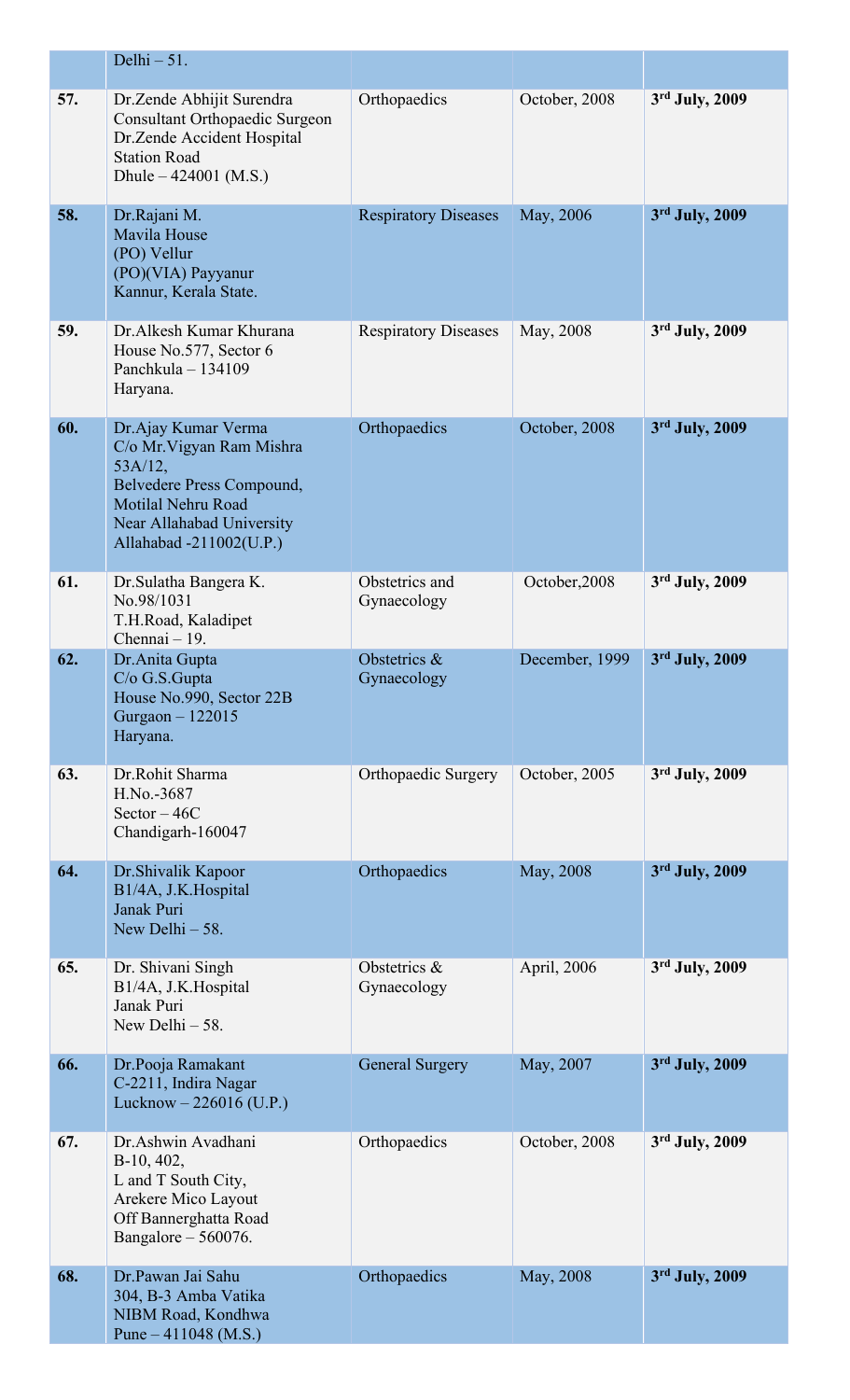| 69. | Dr.Tanya Salim<br><b>Assistant Professor</b><br>Department of Obstetrics &<br>Gynaecology, SAT Hospital<br><b>Medical College</b><br>Trivandrum. | <b>Obstetrics And</b><br>Gynaecology | May, 2004           | 3rd July, 2009   |
|-----|--------------------------------------------------------------------------------------------------------------------------------------------------|--------------------------------------|---------------------|------------------|
| 70. | Dr. Sonali Kataria<br><b>Senior Resident</b><br>Deptt. of Anatomy<br>Room No.1006<br>A.I.I.M.S.,<br>New Delhi - 110029.                          | Anatomy                              | <b>March</b> , 2008 | 3rd July, 2009   |
| 71. | Dr.Anil Kumar<br>Plot No.163<br>Second Floor<br>Sector 4, Vaishali, Ghaziabad,<br>(U.P.)                                                         | Anaesthesiology                      | October, 2008       | $3rd$ July, 2009 |
| 72. | Dr.Arnab Datta<br>$P-53$ , No.4<br>D.B.Nagar, Post-Sodepur<br>Kolkata - 700110                                                                   | <b>General Medicine</b>              | October, 2004       | 3rd July, 2009   |
| 73. | Dr.Shamjitha S.<br>Firdouse, 3/276-D<br>Near Diet<br>B.P. Angadi, Tirur<br>Malappuram (Dist.), Kerala.                                           | Otorhinolaryngology<br>(ENT)         | May, 2007           | 3rd July, 2009   |
| 74. | Dr. Yatan Pal Singh Balhara<br>H.No.981/2, W.No.30<br>Sri Nagar Colony<br>Rohtak, Haryana-124001.                                                | Psychiatry                           | August, 2007        | 3rd July, 2009   |
| 75. | Dr.Meeta Bansal<br>E-4, BSNL Officer's Quarters<br>Agripada, Behind Agripada<br>Police Station, Byculla,<br>Mumbai - 400011.                     | Obstetrics and<br>Gynaecology        | September, 2007     | 3rd July, 2009   |
| 76. | Dr.Phani Kiran S.<br><b>WZ-350A</b><br><b>Ground Floor</b><br>Street No.-20, Shivnagar<br>New Delhi - 110058                                     | Orthopaedics                         | September, 2007     | 3rd July, 2009   |
| 77. | Dr.S.V.Praveen<br>PRA-136, Vidhu Vihar<br>Puthuppally Lane<br>Medical College P.O.<br>Trivandrum-695011, Kerala.                                 | General Medicine                     | September, 2003     | 3rd July, 2009   |
| 78. | Dr.Dhananjaya Sabat<br>C/o Dr. Vineet Dabas<br>A-202, A-Block<br>Vikas Puri<br>New Delhi - 110018                                                | Orthopaedics                         | May, 2008           | 3rd July, 2009   |
| 79. | Dr.Sindhu Gopalakrishnan<br>36/1723 B<br>"Vellanickal House"<br>Kattakara Road West<br>Kaloor, Kochi - 17 (Kerala)                               | Obstetrics &<br>Gynaecology          | October, 2008       | 3rd July, 2009   |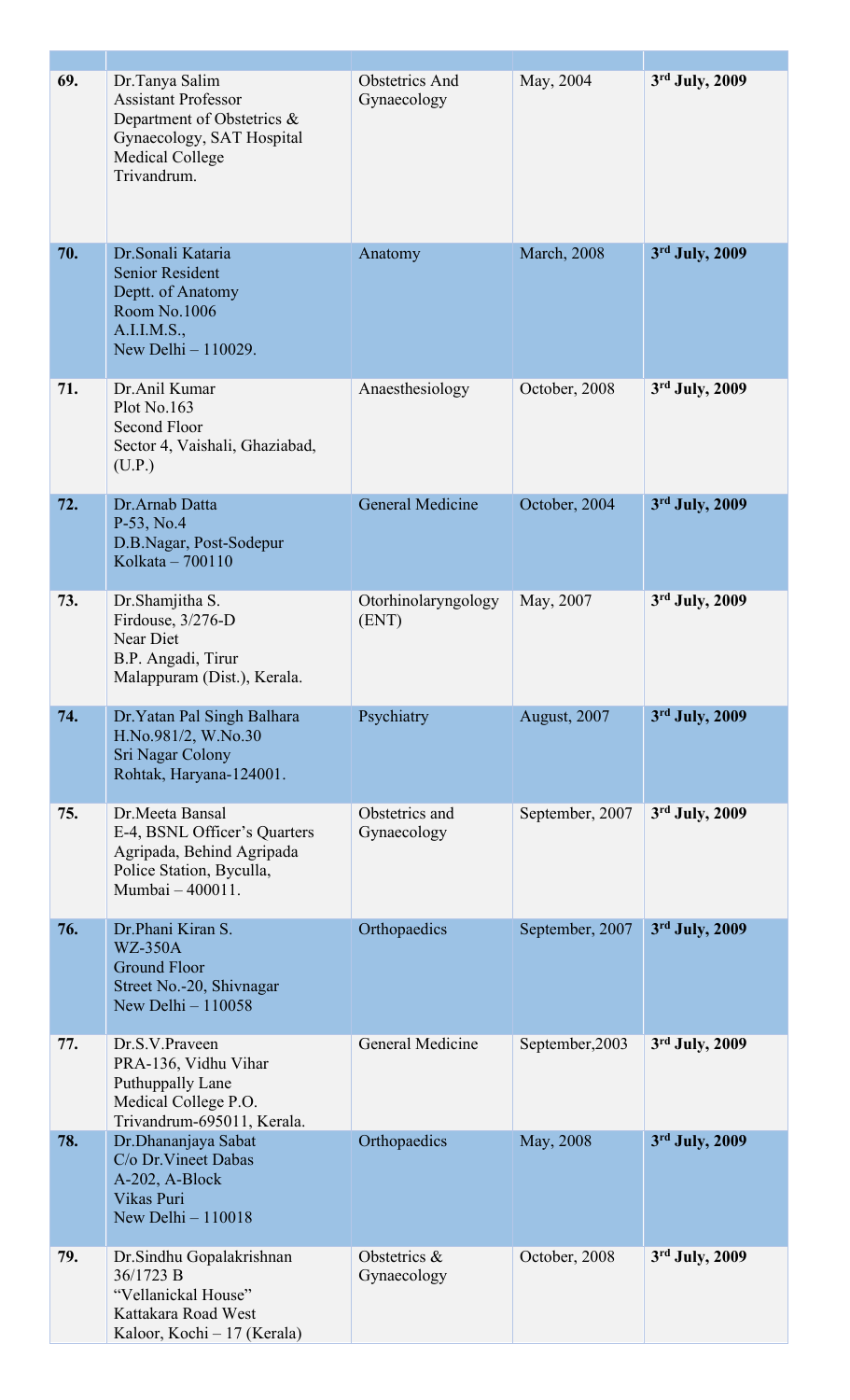| 80. | Dr.Singhal Manphool<br>H.No.-14002<br>Street No.11<br>Ganesha Basti<br>Bathinda (Punjab)-151001                                                                                                | Radiodiagnosis                       | October, 2008   | 3rd July, 2009   |
|-----|------------------------------------------------------------------------------------------------------------------------------------------------------------------------------------------------|--------------------------------------|-----------------|------------------|
| 81. | Dr.Angira Dasgupta<br>559, Block 'N'<br>New Alipore<br>Kolkata - 700 053<br>West Bengal.                                                                                                       | <b>Respiratory Diseases</b>          | September, 2006 | 3rd July, 2009   |
| 82. | Dr.Shilpa Taneja<br>B-42, Shubham Enclave<br>Paschim Vihar<br>Delhi - 110063.                                                                                                                  | Ophthalmology                        | December, 2008  | 3rd July, 2009   |
| 83. | Dr. Dave Vivek Pravin<br>1/17, Mavalankar Nagar<br>Datta Mandir Road<br>$Malad(E)$ , Mumbai $-400097$                                                                                          | Ophthalmology                        | December, 2008  | 3rd July, 2009   |
| 84. | Dr.Puneet Saxena<br>77 Malviya Nagar<br>Bhopal $-462003$ (M.P.)                                                                                                                                | Radiodiagnosis                       | August, 2007    | 3rd July, 2009   |
| 85. | Dr.Ram Prabahar M.<br>D <sub>2</sub> , K cee's Rain Tree<br>D 146, Rajamannar Salai<br><b>KK</b> Nagar<br>Chennai - 78.                                                                        | Nephrology                           | May, 2008       | $3rd$ July, 2009 |
| 86. | Dr.Monika Gupta<br>A-6/45, Paschim Vihar<br>New Delhi $-110063$ .                                                                                                                              | <b>Obstetrics And</b><br>Gynaecology | September, 2005 | 3rd July, 2009   |
| 87. | Dr.Sunil Kini G.<br>S/o Mr.G.Satish Kini<br>Deputy General Manager<br>Canara Bank, Zonal Inspectorate<br>(Gate No.4),<br><b>DDA Shoping Complex</b><br>Defence Colony<br>New Delhi $-110024$ . | Orthopaedics                         | June, 2008      | $3rd$ July, 2009 |
| 88. | Dr. Sunil Tibrewal<br>C/o Vineet Tibrewal<br>J.P. Tibrewal & Co.Advocates<br>6, Old Post Office Street<br>Kolkata - 700001.                                                                    | <b>General Surgery</b>               | October, 2008   | 3rd July, 2009   |
| 89  | Dr. Soumitra Shankar Datta<br>A2/8 Ishwarchandra Nibas,<br>Kolkata – 700054.<br>(West Bengal)                                                                                                  | Psychiatry                           | September, 2003 | 3rd July, 2009   |
| 90. | Dr. Ananda Kirouchenane B.<br>No.27, Gundu Salai<br>Salai Street, Rediarpalayam Post<br>Oulgaret,<br>Pondicherry $-605010$                                                                     | Orthopaedics                         | October, 2008   | 3rd July, 2009   |
| 91. | Dr.Nitin Rathi<br>S/o Dr.D.K.Rathi                                                                                                                                                             | <b>Respiratory Diseases</b>          | May, 2008       | 3rd July, 2009   |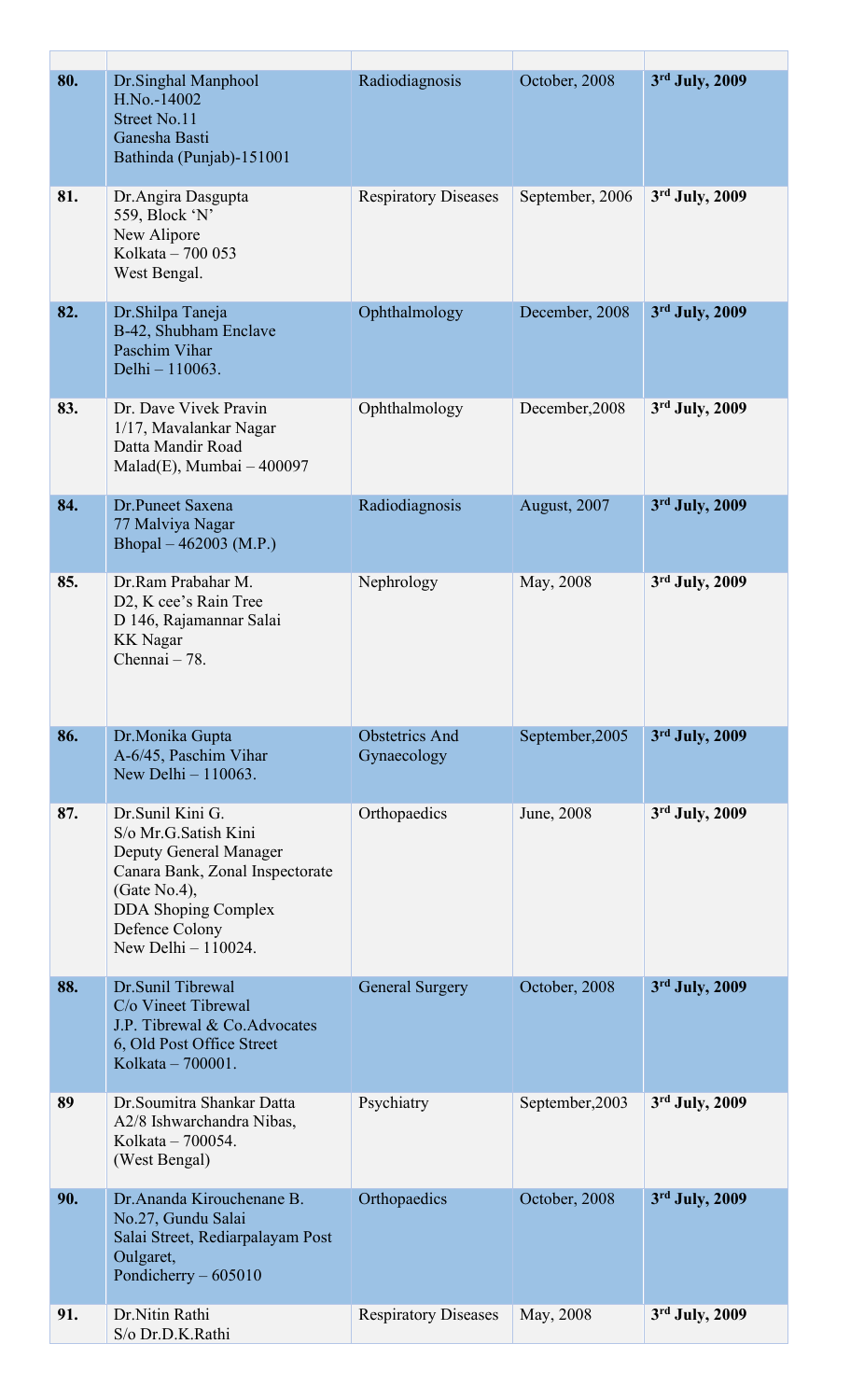|      | House No.1238<br>New Shivpuri<br>Near Galta Factory<br>Hapur (U.P.)-245101.                                                                                                                          |                             |                |                  |
|------|------------------------------------------------------------------------------------------------------------------------------------------------------------------------------------------------------|-----------------------------|----------------|------------------|
| 92.  | Dr.Devidurga Das<br>G-1448 C.R.Park<br>New Delhi $-19$ .                                                                                                                                             | Oto-Rhino-<br>Laryngology   | October, 2006  | 3rd July, 2009   |
| 93.  | Dr.Sanjay Gandhi<br>56 The Crescent,<br>Henleaze, Bristol<br><b>BS9 4RR,</b><br>United Kingdom (UK)                                                                                                  | Radio-Diagnosis             | December, 1994 | $3rd$ July, 2009 |
| 94.  | Dr.Anil Kumar P.N.<br>680/1, 4 <sup>th</sup> Main<br>5 <sup>th</sup> Cross<br>Hanumanthanagar<br>Bangalore - 560019<br>Karnataka                                                                     | <b>General Medicine</b>     | April, 2002    | 3rd July, 2009   |
| 95.  | Dr.Prasanth P.K.<br>Saranya<br>Manickamangalam<br>Kalady - 683574, Kerala                                                                                                                            | Obstetrics &<br>Gynaecology | May, 2008      | 3rd July, 2009   |
| 96.  | Dr.Radhamani K.V.<br>Palakkunnu<br>Karivellur P.O.<br>Kannur, Kerala - 670521.                                                                                                                       | Paediatrics                 | May, 2005      | 3rd July, 2009   |
| 97.  | Dr. Purvesh Vipinchandra Patel<br>Pulmonologist & Asst. Professor<br>Deptt. of Chest Medicine<br>Shree Krishna Hospital &<br>Pramukh Swami Medical College,<br>Karamsad<br>Anand $-388325$ (Gujarat) | <b>Respiratory Diseases</b> | May, 2004      | 3rd July, 2009   |
| 98.  | Dr.Sumit Mehndiratta<br>B-246 Yojna Vihar<br>Delhi - 110092.                                                                                                                                         | Paediatrics                 | May, 2006      | 3rd July, 2009   |
| 99.  | Dr.Chetan S.<br>67, 14 <sup>th</sup> Cross<br>Ist Blcok, R.T.Nagar<br>Bangalore $-560032$ .                                                                                                          | <b>General Surgery</b>      | November, 2005 | 3rd July, 2009   |
| 100. | Dr.Samik Basu<br>2/91C, Gandhi Colony<br>P.O. - Regent Estate<br>Tollygunje – Kolkatta – 700092                                                                                                      | Paediatrics                 | May, 2008      | 3rd July, 2009   |
| 101. | Dr, Doshi Arpit Bipinchandra<br>403-A Rameshwar Tower<br>Next to Gokhale School<br>Shimpoli Road, Borivali West<br>Mumbai-400092 (Maharashtra)                                                       | Paediatrics                 | November, 2006 | $3rd$ July, 2009 |
| 102. | Dr.Simon George<br>$GV-B7$<br>Rajiv Shyalaja Lane<br>Nalanchira P.O.<br>Trivandrum - 695015 (Kerala)                                                                                                 | Ophthalmology               | June, 2006     | $3rd$ July, 2009 |
| 103. | Dr.Jeejesh Kumar T.K.                                                                                                                                                                                | Orthopaedics                | May, 2008      | 3rd July, 2009   |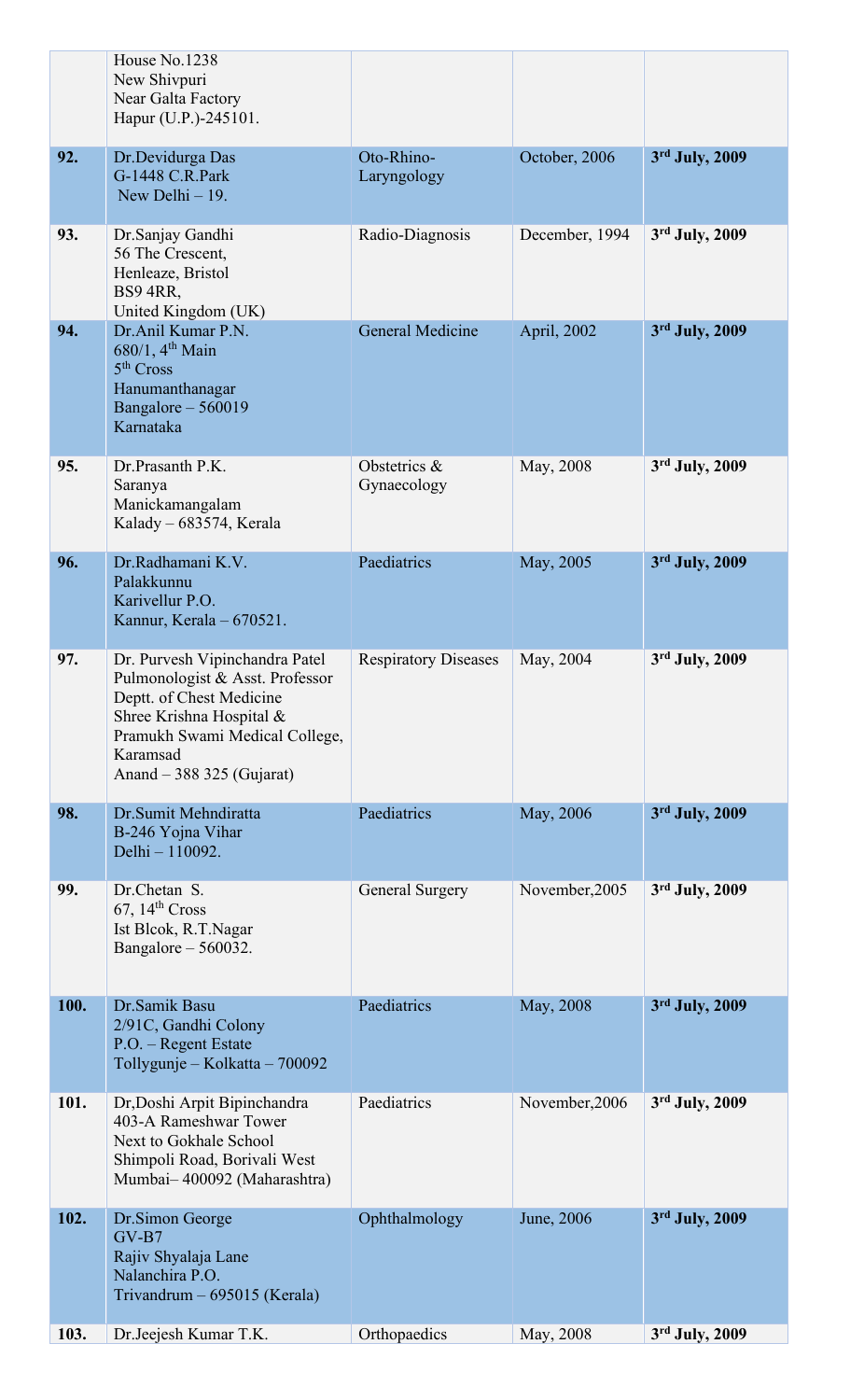|      | Jisha Nivas (P.O.)<br>Puthuppanam<br>Vatakara, Kozhikode<br>Kerala - 673105.                                                                |                                 |                 |                |
|------|---------------------------------------------------------------------------------------------------------------------------------------------|---------------------------------|-----------------|----------------|
| 104. | Dr.Anil Pratap R<br>No.41, Link Valley,<br>Kusumagiri Post,<br>Edachira Road,<br>Kakanad, Cohcin - 682030.                                  | Orthopaedics                    | October, 2008   | 3rd July, 2009 |
| 105. | Dr.Rema Krishnakumar<br>'Abhilash' 1830, 18 <sup>th</sup> Main Road<br>Anna Nagar West<br>Chennai - 600040<br>Tamil Nadu.                   | Paediatrics                     | May, 2006       | 3rd July, 2009 |
| 106. | Dr.Bidaye Shashank Vilas<br>145, Sai-Kripa<br><b>Khare Town</b><br>Dharampeth<br>Nagpur - 440010.                                           | Ophthalmology                   | September, 2004 | 3rd July, 2009 |
| 107. | Dr. Shailaja Singh<br>'Swapnil',<br>4/18 Civil Lines,<br>Raebareli (U.P.)-223001.                                                           | Ophthalmology                   | June, 2007      | 3rd July, 2009 |
| 108. | Dr.J.Chitra<br>Veeramani Bhavan<br><b>Medical College Road</b><br><b>Asaripallam Post</b><br>Nagercoil, K.K.Dt.-629201<br>Tamil Nadu.       | Obstetrics and<br>Gynaecology   | November, 1994  | 3rd July, 2009 |
| 109. | Dr.Manish Malik<br>45 Pocket E<br>Mayur Vihar, Phase II<br>Delhi - 110091                                                                   | Nephrology                      | May, 2007       | 3rd July, 2009 |
| 110. | Dr.Ashutosh Agarwal<br>Ayushman Hospital<br>6, Girinagar, Birdopor<br>Varanasi - 221010 (U.P.)                                              | <b>Orthopaedic Surgery</b>      | May, 2005       | 3rd July, 2009 |
| 111. | Dr.Sonu Garg<br>H.No.304<br>Phase-3BI<br>Sector-60<br>Mohali (Pb.)-160059                                                                   | Pathology                       | May, 2007       | 3rd July, 2009 |
| 112. | Dr.Rajeev Anand<br>Raj Bhavan, Kunnathupara,<br>Manakkadu: P.O.,<br>Thodupuzha,<br>Kerala.- 685584                                          | Radio Diagnosis                 | April, 2006     | 3rd July, 2009 |
| 113. | Dr.Jim Jose<br>Vayattaden<br>Opp. Nirmala School<br>Alwaye, Kerala - 683101.                                                                | Dermatology $\&$<br>Venereology | May, 2000       | 3rd July, 2009 |
| 114. | Dr. Venkata Chalapathy T.S.<br>S/o Sadashivappa<br>Thalagavara (VIC) (Post)<br>Chinthamani (Tq.),<br>CB Pura (Dist.)<br>Karnataka - 563128. | <b>General Surgery</b>          | November, 2008  | 3rd July, 2009 |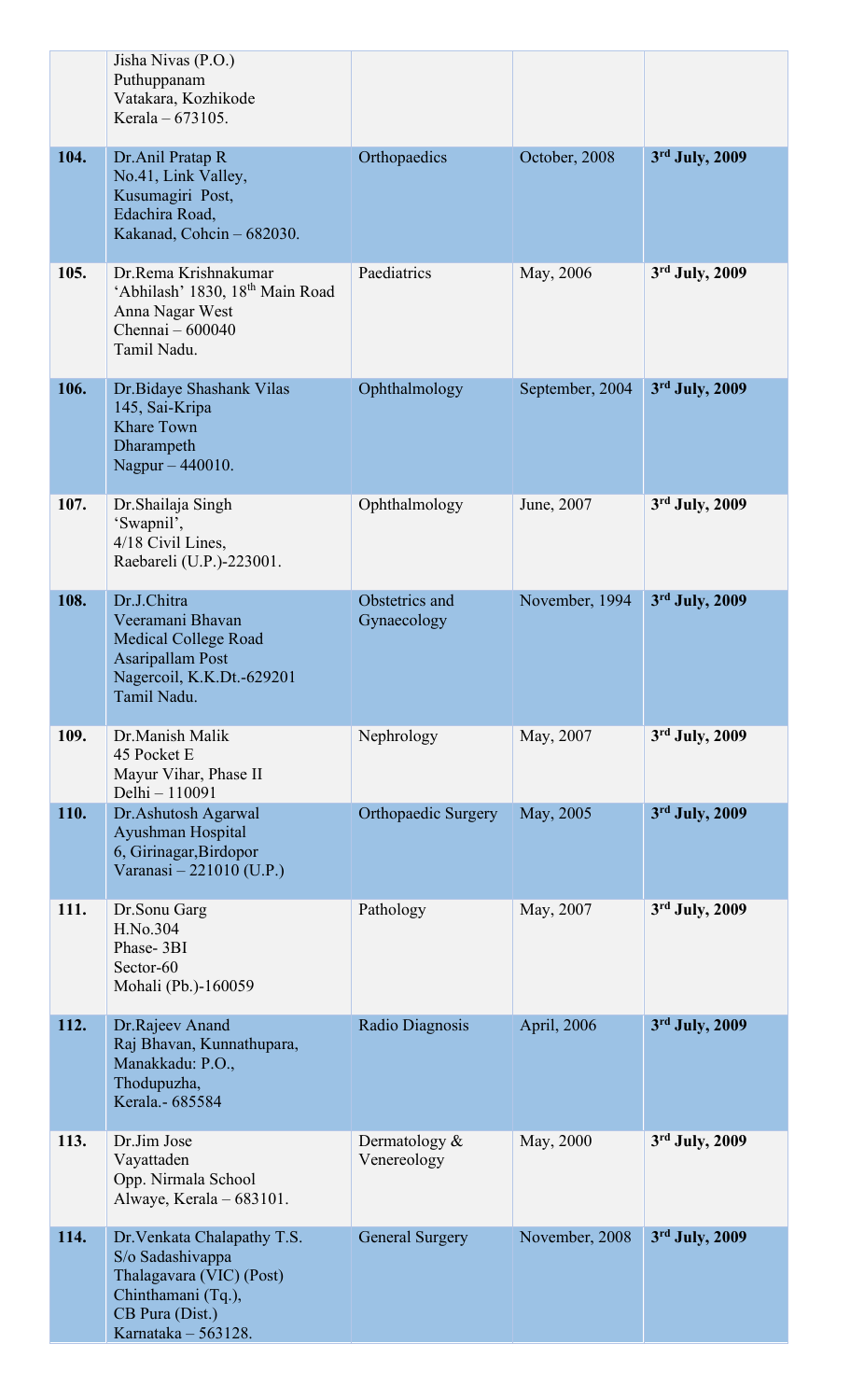| 115. | Dr.Monika Maheshwari<br>Navin - Niwas,<br>$434/10$ , Bapu – Nagar,<br>Ajmer (Rajasthan).                              | General Medicine            | September, 2006     | 3rd July, 2009   |
|------|-----------------------------------------------------------------------------------------------------------------------|-----------------------------|---------------------|------------------|
| 116. | Dr.Somesh Virmani<br>Panchvati,<br>902/22, Mansarover Colony,<br>Rohtak - 124001.                                     | Orthopaedics                | October, 2008       | 3rd July, 2009   |
| 117. | Dr.Sandhya N.<br>C4, Amity Park,<br>Changampuzha Samadhi Road,<br>Edappally, Kochi - 682024<br>Kerala.                | Ophthalmology               | May & June,<br>2005 | $3rd$ July, 2009 |
| 118. | Dr.Ceena Panicker<br>Sandilands<br>Vidya Nagar $-4$<br>Pattathanam - East<br>Kollam $-691021$ (Kerala)                | Anaesthesiology             | November, 2008      | 3rd July, 2009   |
| 119. | Dr. Ghunke Sachin Gulabrao<br>Plot No.86, Manas Residency<br>Shivaji Park, Kolhapur<br>Maharashtra - 416003           | Orthopaedics                | September, 2007     | 3rd July, 2009   |
| 120. | Dr. Bivas Biswas<br>Flat No.59-5/1<br>New P.G. Quarters<br>Christian Medical College &<br>Hospital, Vellore - 632004. | Obstetrics &<br>Gynaecology | April, 2008         | 3rd July, 2009   |
| 121. | Dr.Sibin Surendran<br>Devikripa (H)<br>P.O. Kuthuparamba<br>Paral (Via), Kannur (Dist.)<br>Kerala $-670643$           | Orthopaedic Surgery         | October, 2005       | 3rd July, 2009   |
| 122. | Dr.D'Souza Nita Joe<br>'Orchid',<br>27/C Vrindavan Housing Society<br>Panchwati, Pashan<br>Pune $-411008$             | Anaesthesiology             | October, 2008       | 3rd July, 2009   |
| 123. | Dr. Subrata Basu Ray<br>E-47, Ansari Nagar<br>New Delhi $-110029$ .                                                   | Anatomy                     | November, 1992      | $3rd$ July, 2009 |
| 124  | Dr.Kumaravel V.<br>15/6, Devarayen Street<br>Pangajam Colony<br>Thirumagal Nagar<br>Madurai - 625009.                 | Endocrinology               | <b>March</b> , 2008 | 3rd July, 2009   |
| 125, | Dr.Ponniah V.<br>253, Mudangiar Road<br>Sammanthapuram<br>Rajapalayam<br>Tamil Nadu - 626117                          | Anaesthesiology             | May, 2007           | 3rd July, 2009   |
| 126. | Dr. Bidkar Prasanna Udupi<br>C-004, Sahana Apartments<br>Staff Quarters, Sri Satya Sai                                | Anaesthesiology             | April, 2006         | 3rd July, 2009   |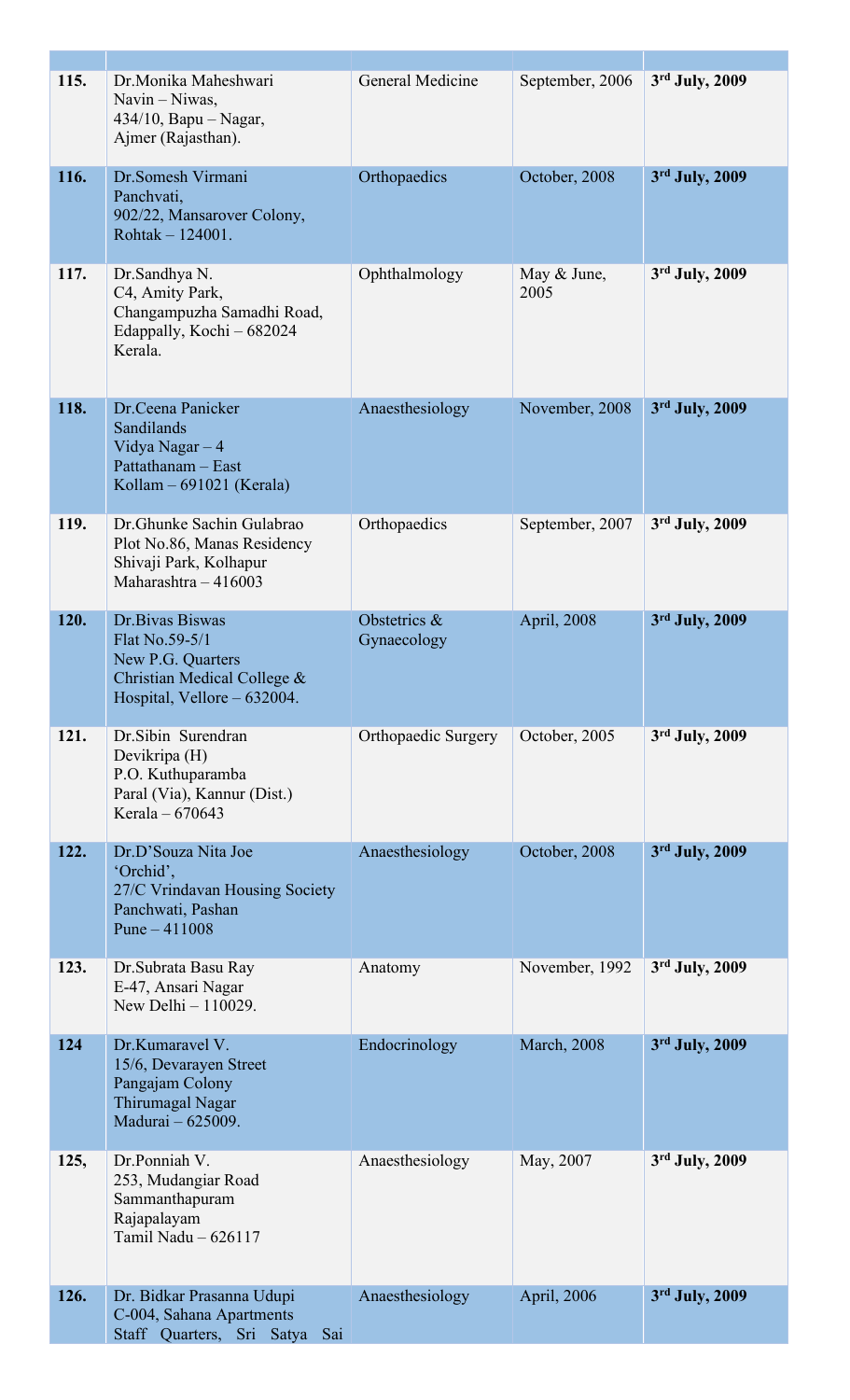|      | Medical<br>Institute<br>of<br>Higher<br>Sciences, White field EPIP area<br>Bangalore - 560066                                                              |                                        |                |                          |
|------|------------------------------------------------------------------------------------------------------------------------------------------------------------|----------------------------------------|----------------|--------------------------|
| 127. | Dr.Patwardhan Sourabh Dileep<br>Room No.486<br>Dr.R.P.Centre<br>AIIMS., Ansari Nagar<br>New Delhi - 110029.                                                | Ophthalmology                          | December, 2008 | 3rd July, 2009           |
| 128. | Dr. Shashidhar K.<br>Government Quarters 32,<br>Block No.13,<br>H.No.2, KIMS Hospital Campus,<br>Vidyanagar, Hubli,<br>Karnataka, India.                   | Otorhinolaryngology                    | May, 2004      | Ist October, 2009        |
| 129. | Dr. Deepak Yaduvanshi<br>House No.156-A,<br>Ashoka Enclave (Main),<br>Sector $-35$ ,<br>Faridabad - 121003, Haryana.                                       | <b>Respiratory Diseases</b>            | May, 2004      | Ist October, 2009        |
| 130. | Dr. Kar Dharmesh Kantilal<br>C-5, Virani Tower,<br>S.V.Road, Dahisar East,<br>Mumbai - 400068.                                                             | Ophthalmology                          | June, 2007     | Ist October, 2009        |
| 131. | Dr. Kanha Vijay Singru<br>C/o Mr.Mohinder Singh,<br>House No.30-A, Gurunagar,<br>Near Gurunagar Gurudwara,<br>Model Town,<br>Jalandhar, Punjab $-144001$ . | Cardiology                             | May, 2008      | Ist October, 2009        |
| 132. | Dr. Khanna Rajesh<br>Urologist,<br>Deptt. of Urology,<br>Base Hospital,<br>Delhi Cantt. - 110010.                                                          | Genito Urinary<br>Surgery<br>(Urology) | May, 2006      | Ist October, 2009        |
| 133. | Dr. Dipankar Sankar Mitra<br>G-1448, Chittaranjan Park,<br>New Delhi $-110019$ .                                                                           | General Surgery                        | November, 2008 | Ist October, 2009        |
| 134. | Dr. Preeti Singh<br>15-A, Samachar Apartments,<br>Mayur Vihar, $Ph - 1$ ,<br>New Delhi-110091.                                                             | Obstetrics &<br>Gynaecology            | October, 2008  | <b>Ist October, 2009</b> |
| 135. | Dr. Fouzia Siraj<br>$32/17$ , $2nd$ Floor,<br>Old Rajender Nagar,<br>New Delhi-110060.                                                                     | Pathology                              | November, 2008 | Ist October, 2009        |
| 136. | Dr. Bhuvan Chanana<br>91, Pocket $-B$ ,<br>Sukhdev Vihar,<br>New Delhi $-110025$ .                                                                         | Ophthalmology                          | December, 2007 | Ist October, 2009        |
| 137. | Dr. Lalit Gupta<br>H.No.4649/137-D.<br>New Modern Shahdara<br>Ram Nagar, Mandoli Road,<br>Shahdara, Delhi - 110032.                                        | Anaesthesiology                        | April, 2009    | Ist October, 2009        |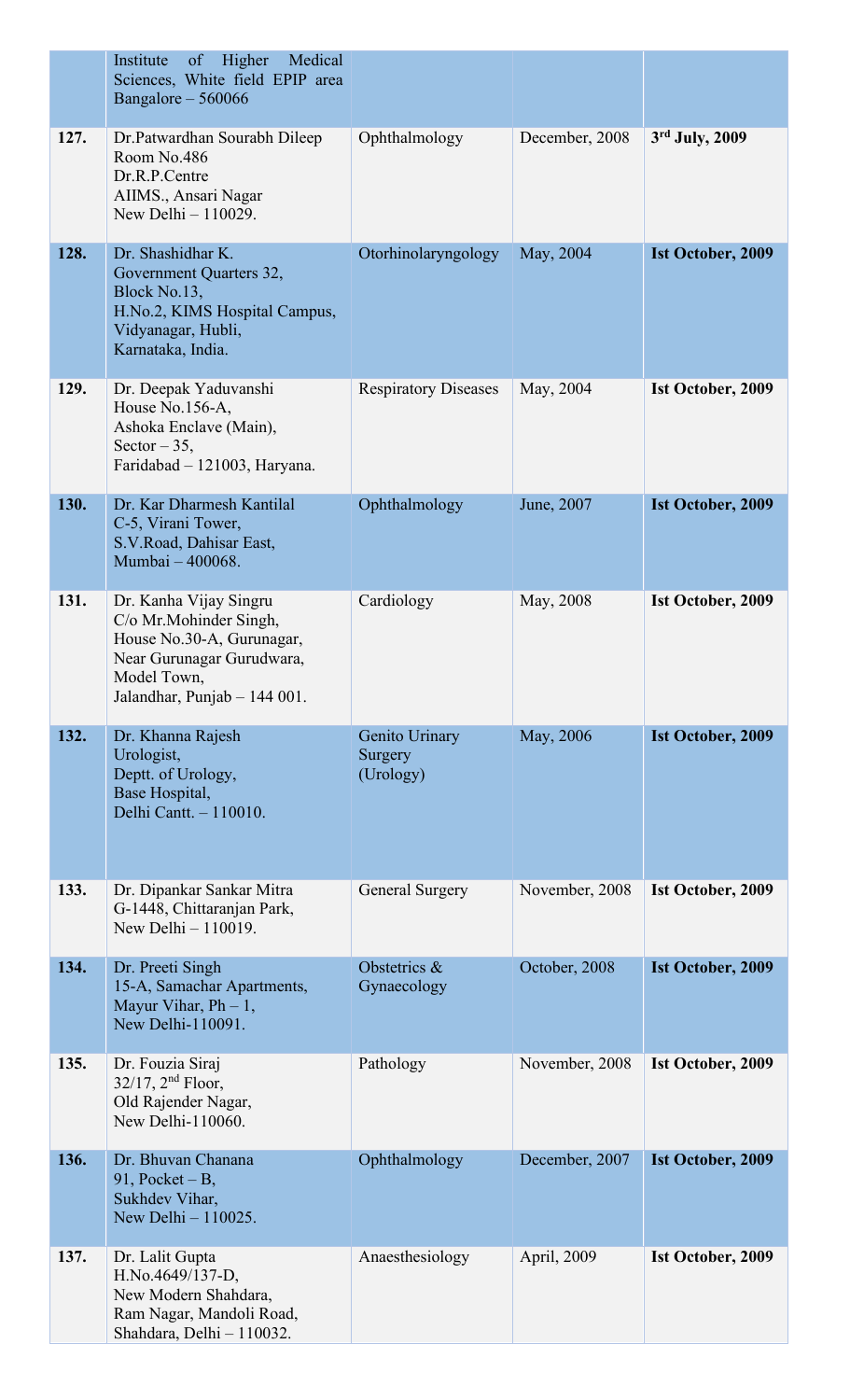| 138. | Dr. Dominic Gerard B.<br>No.23, Ist Cross,<br>Cambridge Layout,<br>Bangalore $-560008$ .                                                | General Medicine                | October, 2000   | Ist October, 2009        |
|------|-----------------------------------------------------------------------------------------------------------------------------------------|---------------------------------|-----------------|--------------------------|
| 139. | Dr. Patwinder Bedi<br>H.No.404,<br>Dr.Mukherjee Nagar,<br>Delhi - 110009.                                                               | Radio Diagnosis                 | September, 2005 | Ist October, 2009        |
| 140. | Dr. K.R.Prasad<br>No.11-162, Cement Road,<br>Devangapet Kollegal-571440,<br>Karnataka.                                                  | Radio Diagnosis                 | May, 2009       | <b>Ist October, 2009</b> |
| 141. | Dr. Shitut Prachi<br>45, Vijaya Apartment,<br>GG Road, Jaihind Colony,<br>Dombivli (W), Dist. Thane,<br>Maharashtra-421202.             | Obstetrics and<br>Gynaecology   | May, 2009       | Ist October, 2009        |
| 142. | Dr. Mohammed M.T.P.<br>Kaikot Kadave,<br>Post Elambachi - 671311<br>Kasargod Dist., Kerala.                                             | Paediatrics                     | December, 1998  | Ist October, 2009        |
| 143. | Dr. Arunraj C.N.<br>Arunodayam,<br>Veliyam P.O.,<br>Kollam, Kerala - 691540.                                                            | General Medicine                | November, 2007  | Ist October, 2009        |
| 144. | Dr. Pooja Sehdev<br>13, JDM Apartment,<br>Plot No.11, Sector 5,<br>Dwarka, New Delhi - 110075.                                          | Dermatology &<br>Venereology    | May, 2009       | <b>Ist October, 2009</b> |
| 145. | Dr. Amanjeet Singh<br>4D/33, Second Floor,<br>Old Rajinder Nagar,<br>New Delhi - 110060.                                                | Surgical<br>Gastroenterology    | May, 2009       | Ist October, 2009        |
| 146. | Dr. Nagabhushan S.<br>No.6, Ist Main Road,<br>Khadi Layout,<br>Vivekanandanagar,<br>BSK 3 <sup>rd</sup> Stage,<br>Bangalore $-560085$ . | <b>Nuclear Medicine</b>         | May, 2004       | Ist October, 2009        |
| 147. | Dr. Nishant Kumar<br>H.No.595 GF,<br>Sector-14,<br>Gurgaon - 122007, (Haryana).                                                         | Anaesthesiology                 | April, 2009     | Ist October, 2009        |
| 148. | Dr. Pooja Arora<br>9541, Pocket C9,<br>Vasant Kunj,<br>New Delhi - 110070.                                                              | Dermatology $\&$<br>Venereology | May, 2009       | <b>Ist October, 2009</b> |
| 149. | Dr. Rajiv Singla<br>369, Pocket 5,<br>Mayur Vihar Phase 1,<br>New Delhi $-91$ .                                                         | General Medicine                | October, 2008   | Ist October, 2009        |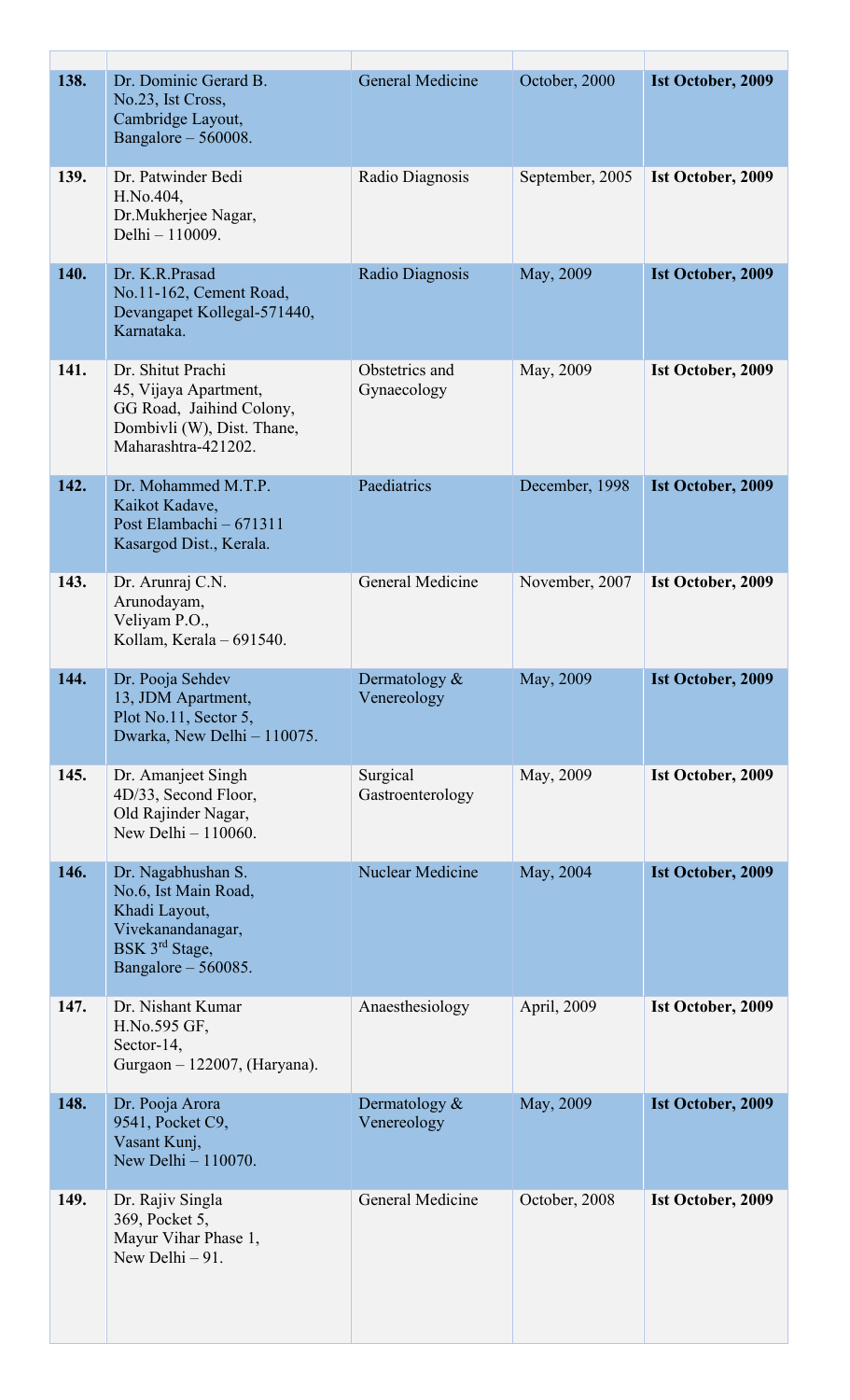| 150. | Dr. Mishra Diwakar Laxmikant<br>R.No.6, Old Resident,<br>Doctors' Hostel,<br>Maulana Azad Medical College,<br>New Delhi-110002.                                  | Orthopaedics               | May, 2009      | <b>Ist October, 2009</b> |
|------|------------------------------------------------------------------------------------------------------------------------------------------------------------------|----------------------------|----------------|--------------------------|
| 151. | Dr. Faheemuddin<br>H.No.10-4-38,<br>Safina Apartment,<br>Flat No.101,<br>Masab Tank,<br>Hyderabad $-500028$ .                                                    | Paediatrics                | May, 2006      | Ist October, 2009        |
| 152. | Dr. Damle Nishikant Avinash<br>H-111, Lokmanya Nagar,<br>T.H.Kataria Marg,<br>Mahim, Mumbai - 400016.                                                            | <b>Nuclear Medicine</b>    | April, 2009    | <b>Ist October, 2009</b> |
| 153. | Dr. Kapil Arneja<br>Flat No.51, Building-1B,<br>Princeton Estate,<br>DLF Phase $-5$ ,<br>Gurgaon.                                                                | Ophthalmology              | December, 2007 | Ist October, 2009        |
| 154. | Dr. Parikshat Gopal<br>B-2/85, Safdarjung Enclave,<br>New Delhi - 110029.                                                                                        | Orthopaedics               | May, 2008      | Ist October, 2009        |
| 155. | Dr. Arun B.<br>Suprabha,<br>Rarichan Road,<br>Calicut – 673006.                                                                                                  | Orthopaedics               | October, 2008  | Ist October, 2009        |
| 156. | Dr. K.C. Venugopal Naik<br>S/o Smt. Seetha Bai,<br>Avuladatla Post,<br>Rayadurg Taluk, Anantapur Dist.,<br>Andhra Pradesh-515867.                                | Radio Diagnosis            | November, 1998 | Ist October, 2009        |
| 157. | Dr. Thomas Jose E.<br>19, Nehru Nagar,<br>Kuriachira P.O Trichur,<br>Kerala - 680006.                                                                            | Radio Diagnosis            | May, 2002      | Ist October, 2009        |
| 158. | Dr. Anika Aggarwal Kulbhushan<br>Aggarwal<br>C-3/77, Sector-31,<br>Near Garima Hospital,<br>Noida, U.P.-201301.                                                  | Pathology                  | November, 2008 | Ist October, 2009        |
| 159. | Dr. Gavhane Sunil Dnyanoba<br>C/o Gavhane SIR Teachers<br>Colony, $A/P$ – Pabal,<br>Tal – Shirur, Dist. – Pune,<br>Maharashtra - 412403.                         | Paediatrics                | October, 2008  | Ist October, 2009        |
| 160. | Dr. Suresh Babu P.<br>C/o Mr.Ramesh B.Kale,<br>Advocate,<br>63/A, Sankalp Building,<br>Opposite SRK Kalyan Mantap,<br>Vijaynagar, Hubli - 580 032,<br>Karnataka. | Cardio Thoracic<br>Surgery | May, 2004      | Ist October, 2009        |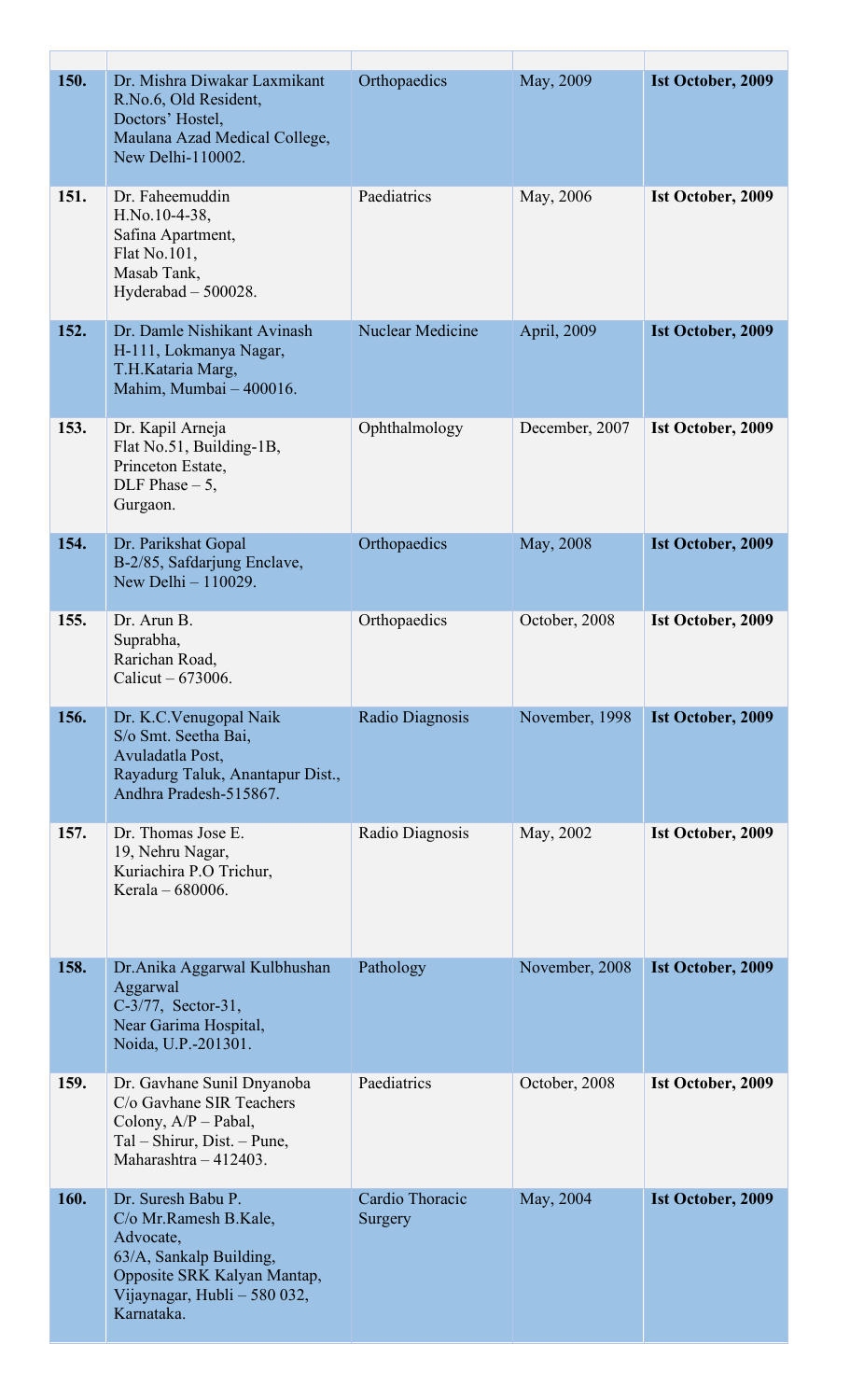| 161. | Dr. Nidhish Sharma<br>C/o Dr.Rahul K.Sharma,<br>11, Vivekanand Road,<br>C-Scheme, Jaipur-302001,<br>Rajasthan.                                                                    | Radio Diagnosis               | May, 2009           | Ist October, 2009        |
|------|-----------------------------------------------------------------------------------------------------------------------------------------------------------------------------------|-------------------------------|---------------------|--------------------------|
| 162. | Dr. Chandrashekhara S.H.<br>S/o Hanumanthappa S.,<br>(Retd. Head Master),<br>K.V.O.R. Colony,<br>Hagaribommanahalli (PO) &<br>(TQ), Bellary (Dist.),<br>Karnataka State - 583212. | Radio Diagnosis               | May, 2009           | Ist October, 2009        |
| 163. | Dr. Purushottam Gopal Kand<br>104/C-6, Saket CHS Ltd.,<br>Extn.Kishan Koli Marg,<br>Majiwade, Thane (W)-400601,<br>Maharashtra.                                                   | Nuclear Medicine              | May, 2007           | Ist October, 2009        |
| 164. | Dr. Thanikachalam, S.<br>No.6, IInd Cross Main Road,<br>Mookambigai Nagar,<br>Nayanarmandapam,<br>Pondicherry $-605004$ (U.T.).                                                   | Ophthalmology                 | May & June,<br>2005 | <b>Ist October, 2009</b> |
| 165. | Dr. Pooja Jain<br>C/o Dr.N.K.Jain,<br>H.No.17/395, Bank Colony,<br>Rohtak Road, Near Tehsil,<br>Bahadurgarh (Distt. Jhajjar),<br>Haryana - 124507.                                | Ophthalmology                 | June, 2009          | Ist October, 2009        |
| 166. | Dr. Dharmendra Singh<br>H.No.4, Room No.18,<br>Near Post Office, Masoodpur,<br>Vasant Kunj,<br>New Delhi - 110070.                                                                | Orthopaedics                  | October, 2008       | Ist October, 2009        |
| 167. | Dr. Mini G.<br>35/3039, Palarivattom,<br>Kochi - 682025, Kerala.                                                                                                                  | Endocrinology                 | May, 2006           | Ist October, 2009        |
| 168. | Dr. Dinesh Kumar S.<br>Room No.66,<br>Department of Radiodiagnosis,<br>A.I.I.M.S., Ansari Nagar,<br>New Delhi - 110029.                                                           | Radio Diagnosis               | May, 2009           | Ist October, 2009        |
| 169. | Dr.Sumeet Bhargava<br>201, Fancy Apartments<br>19, Vasundhara Enclave<br>Delhi - 110096                                                                                           | Radio Diagnosis               | May, 2009           | Ist October, 2009        |
| 170. | Dr. Purohit Prashant Govind<br>678/42, Sant Eknath Nagar,<br>Part – II, Bibwewadi,<br>Pune $-411037$ (M.S.)                                                                       | Obstetrics and<br>Gynaecology | May, 2009           | <b>Ist October, 2009</b> |
| 171. | Dr. Ankur Gadodia<br>C-22 A, Mukherjee Colony,<br>Shastri Nagar,<br>Jaipur $-302016$ (Rajasthan).                                                                                 | Radiodiagnosis                | October, 2008       | Ist October, 2009        |
| 172. | Dr. Sule Shivani Satish<br>145, Sai Kripa,                                                                                                                                        | Ophthalmology                 | May & June,<br>2005 | <b>Ist October, 2009</b> |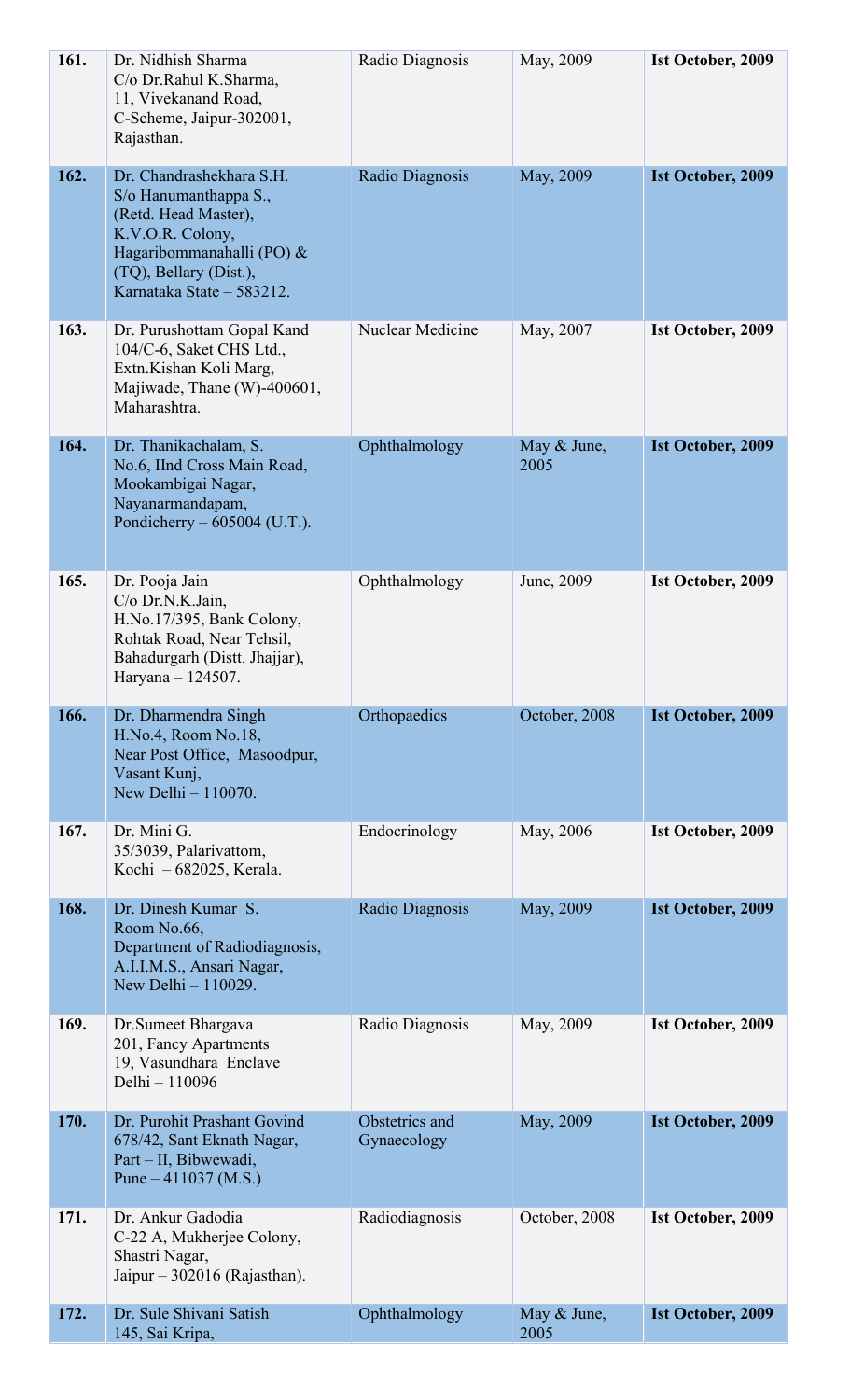|      | Dharampeth, Khare Town,<br>Nagpur – 440010 (M.S.)                                                                                                      |                               |                 |                          |
|------|--------------------------------------------------------------------------------------------------------------------------------------------------------|-------------------------------|-----------------|--------------------------|
| 173. | Dr. Koranne Amol Vasant<br>Plot No. 6, Ashok Nagar,<br>Near LIC Colony,<br>Dhule-424001. (M.S.)                                                        | Obstetrics &<br>Gynaecology   | May, 2008       | Ist October, 2009        |
| 174. | Dr. Sandhya Sundaram<br>Pacha Illam,<br>TC-2/771, MCRA-103,<br>Chalakuzhy Road,<br>Medical College P.O.,<br>Thiruvananthapuram-695011.                 | <b>Respiratory Diseases</b>   | April, 2007     | <b>Ist October, 2009</b> |
| 175. | Dr. Shirin Gupta<br>171-Ajit Nagar,<br>C/o Nitin Hospital,<br>Patiala-147001, Punjab.                                                                  | Obstetrics and<br>Gynaecology | September, 2007 | Ist October, 2009        |
| 176. | Dr.Siddhartha Biswas<br>P-70, Kalindi Housing Estate,<br>Kolkata - 700089<br>(West Bengal)                                                             | <b>General Surgery</b>        | May, 2009       | <b>Ist October, 2009</b> |
| 177. | Dr.Bhavana Agarwal<br>30, Shanti Vihar,<br>Karkardooma,<br>Delhi - 110092.                                                                             | Obstetrics and<br>Gynaecology | September, 2007 | Ist October, 2009        |
| 178. | Dr. Shah Amit Mohan<br>397, Narayan Peth,<br>Munjaba Lane,<br>Radhavallabh Apartments,<br>Ist Floor, Flat No.2,<br>Pune $-411030.$ (M.S.)              | Obstetrics &<br>Gynaecology   | May, 2006       | Ist October, 2009        |
| 179. | Dr. Deshmukh Prashant<br>Bhausaheb<br>Shivaji Nagar,<br>Plot No.2, Palkhed Road,<br>Dindori, Tal Dindoroi,<br>Dist. Nashik-422 202 (M.S.)              | Obstetrics and<br>Gynaecology | May, 2009       | Ist October, 2009        |
| 180. | Dr. Abhishek Bansal<br>#203-Bhardwaj Tapovan<br>Enclaves,<br>28/A-Industrial Suburb,<br>3 <sup>rd</sup> Stage, Vishweshvara Nagar,<br>Mysore - 570008. | Orthopaedics                  | May, 2009       | <b>Ist October, 2009</b> |
| 181. | Dr. Dhruv Agarwal<br>C/o Dr.P.K.Agarwal,<br>C-91, Ramganga Vihar Phase II,<br>Near Mid Town Club,<br>Moradabad $-244001$ , U.P.                        | General Surgery               | May, 2009       | Ist October, 2009        |
| 182. | Dr. Unmesh Chakraverty<br>$B-21/11-B$ ,                                                                                                                | Orthopaedics                  | May, 2008       | <b>Ist October, 2009</b> |